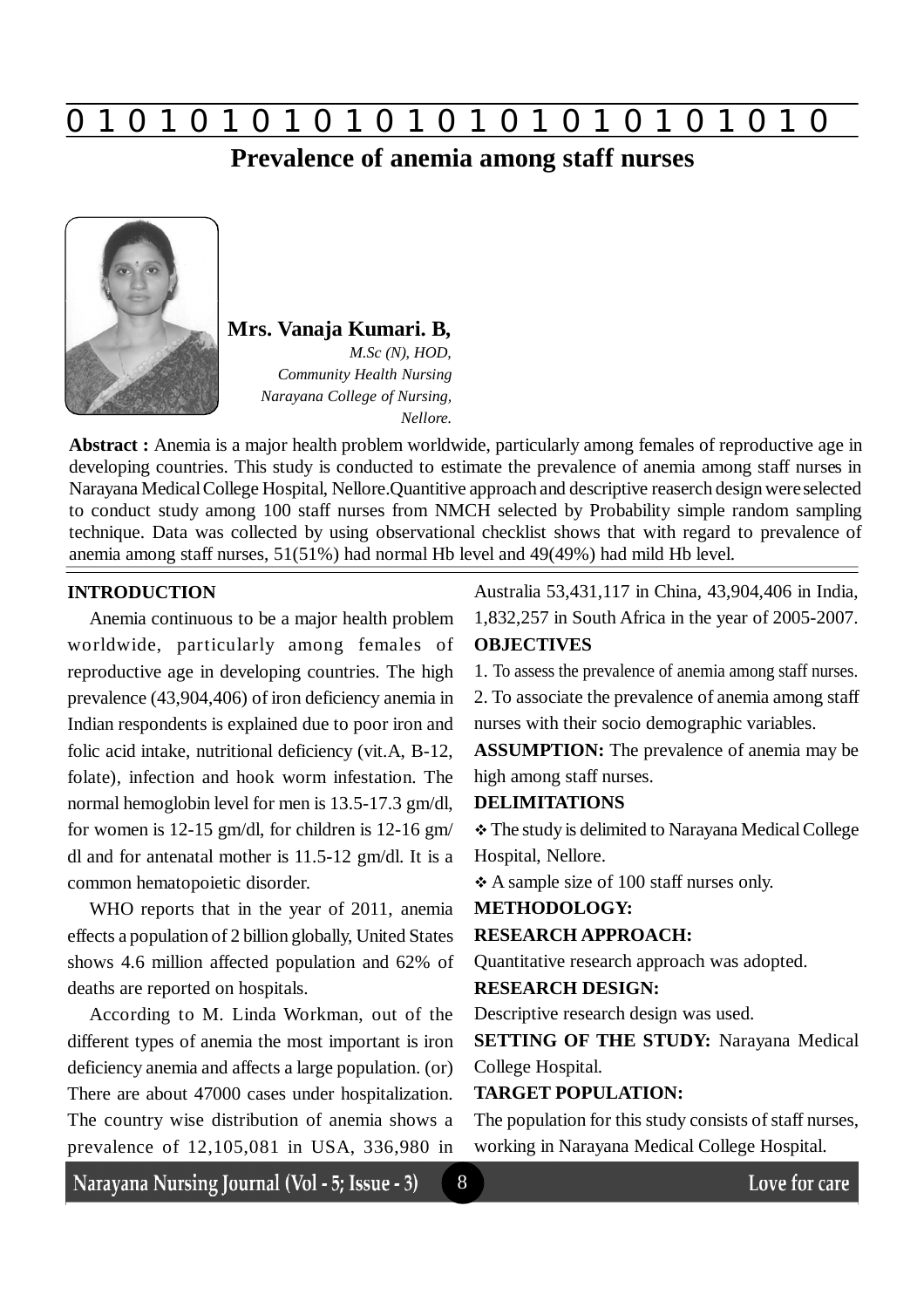# **0 z 0 z 0 z 0 z 0 z 0 z 0 z 0 z 0 z 0 z 0 z 0 z 0**

## **SAMPLING TECHNIQUE:**Probability simple

random sampling technique

**SAMPLE SIZE:** 100 staff nurses.

## **Inclusion criteria:**

 Staff nurses those who are working in Narayana Medical College Hospital.

Staff nurses include both male and female.

 Staff nurses who are willing to participate in the study.

**Exclusion criteria:** Staff nurses who are on leave.

## **DESCRIPTION OF TOOL:**

## **It consists two parts**

## **Part-A: Deals with demographic variables.**

The demographic variables include the age, sex, religion, education qualification, marital status, type of family, diet, area of work, year of experience, weight, height, BMI and area of place.

## **Part - B: Deals with observational checklist.**

Observational check list was used to assess the clinical manifestations of anemia among staff nurses. It consist 55 items.

## **Scoring Key**

| Prevalence of anemia | Score     |
|----------------------|-----------|
| Normal               | $\leq$ 14 |
| Mild anemia          | 15-28     |
| Moderate anemia      | 28-43     |
| Severe anemia        | >44       |

## **Part – C: Deals with Hb estimation.**

Hemoglobin estimation by using sahli's method and WHO classification of anemia was used to determine the prevalence of anemia.

## **Scoring Key**

| <b>Prevalence of Anemia</b> | Score           |
|-----------------------------|-----------------|
| Normal                      | $12-15$ gm/dl   |
| Mild anemia                 | 10-11.9 $gm/dl$ |
| Moderate anemia             | $7-9.9$ gm/dl   |
| Severe anemia               | $<7$ gm/dl      |

## **RESULTS:**

**Table No 1:Frequency and percentage distribution based on observational checklist regarding clinical**

Narayana Nursing Journal (Vol - 5; Issue - 3)

**manifestations of anemia among staff nurses in Narayana Medical College and Hospital, Nellore.**

|              | <b>Frequency</b> | Percentage $(\% )$ |
|--------------|------------------|--------------------|
| Normal       | 51               | 51                 |
| Mild anemia  | 49               | 49                 |
| <b>Total</b> | <b>100</b>       | <b>100</b>         |

**Table No 1** shows that with regard to prevalence of anemia among staff nurses, 51(51%) had normal Hb level and 49(49%) had mild Hb level.

**Fig No 1: Frequency and percentage distribution based on Hb estimation regarding of anemia among staff nurses in Narayana Medical College and Hospital, Nellore**.



**Table no 2: Association of prevalence of anemia among staff nurses based on checklist with their socio demographic variables.** (N=100)

| socio demographic variables. |    |      |              |      | $(11 - 100)$ |
|------------------------------|----|------|--------------|------|--------------|
| Socio Demographic Normal     |    |      | Mild         |      | Chi-Square   |
| Variables                    | f  | $\%$ | f            | $\%$ |              |
| Gender                       |    |      |              |      |              |
|                              |    |      |              |      | CV-17.96     |
| a) Male                      | 18 | 18   | $\mathbf{1}$ |      | TV-7.82      |
|                              |    |      |              |      | $df-3$       |
| b) female                    | 33 | 33   | 48           | 48   | $S^*$        |
|                              |    |      |              |      | $P - 0.05$   |
|                              |    |      |              |      |              |

**Table No 2** shows that gender had significant association with prevalence of anemia based on observational checklist.

**CONCLUSION:** The findings of the study showed that among  $100$  staff nurses  $51(51%)$  of staff nurses

9